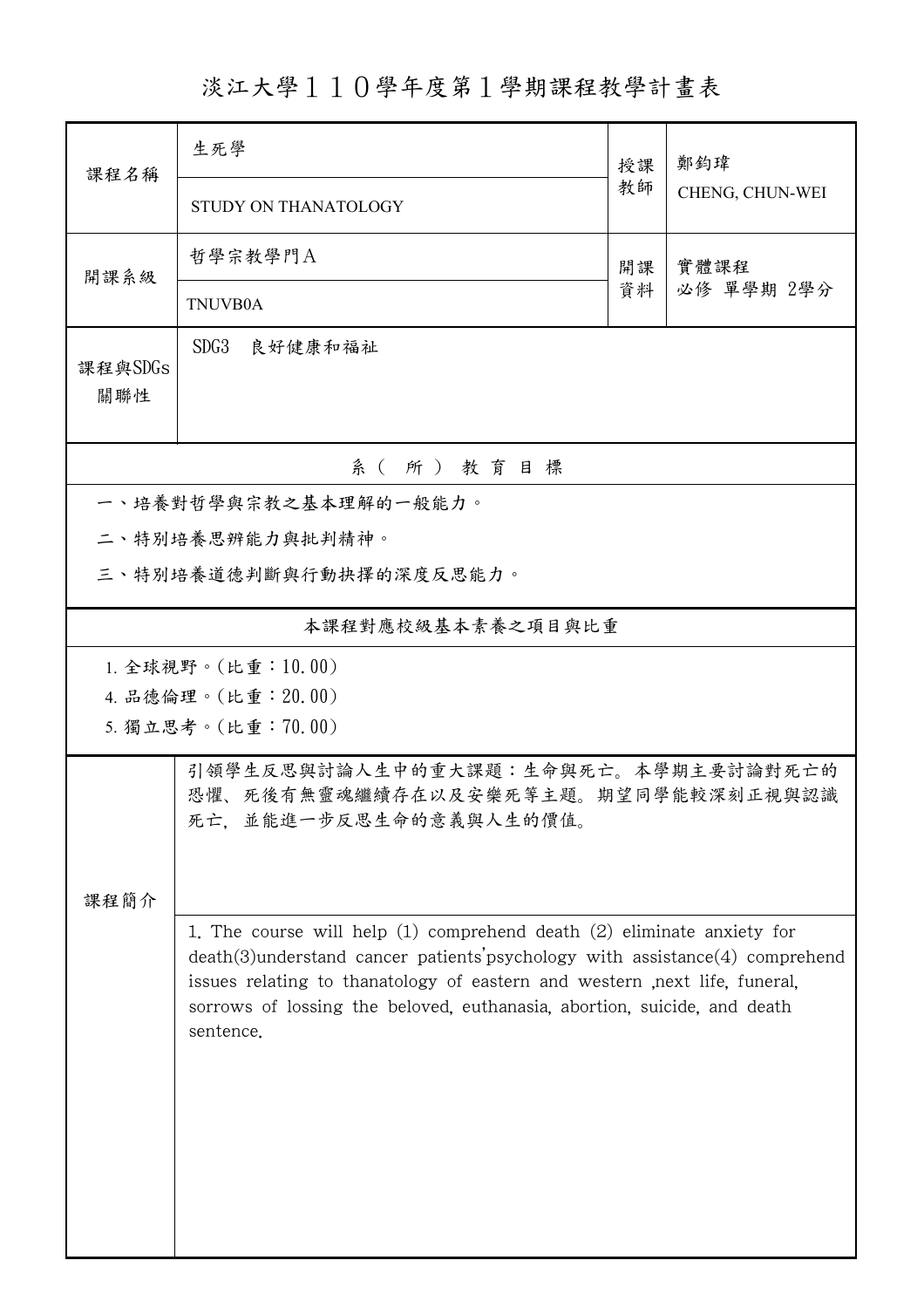## 本課程教學目標與認知、情意、技能目標之對應

將課程教學目標分別對應「認知(Cognitive)」、「情意(Affective)」與「技能(Psychomotor)」 的各目標類型。

一、認知(Cognitive):著重在該科目的事實、概念、程序、後設認知等各類知識之學習。

二、情意(Affective):著重在該科目的興趣、倫理、態度、信念、價值觀等之學習。

三、技能(Psychomotor):著重在該科目的肢體動作或技術操作之學習。

| 序<br>號       | 教學目標(中文)                            |                                 |     | 教學目標(英文)                                                                                                                                                                                                                                               |                   |  |
|--------------|-------------------------------------|---------------------------------|-----|--------------------------------------------------------------------------------------------------------------------------------------------------------------------------------------------------------------------------------------------------------|-------------------|--|
|              | 1較深刻正視與認識死亡                         |                                 |     | 1. Capable of dealing and comprehending death with<br>greater depth comprehend issues relating to<br>thanatology of eastern and western , next life, funeral,<br>sorrows of lossing the beloved, euthanasia, abortion,<br>suicide, and death sentence. |                   |  |
|              | 2 2坦然面對死亡,降低死亡焦慮                    |                                 |     | 2. Facing death with openness and easing anxiety<br>for death.                                                                                                                                                                                         |                   |  |
|              | 3 3了解癌末病患心理狀態,並能給<br>予協助            |                                 |     | 3 understand cancer patients' psychology with<br>adequate assistance.                                                                                                                                                                                  |                   |  |
|              | 4 4理解東西方生死觀,與探究死後<br>的世界            |                                 |     | 4 discern thanatology from both eastern and western<br>perspectives and explore the world after death.                                                                                                                                                 |                   |  |
|              | 5 5理解如何面對喪親之痛                       |                                 |     | 5 understand the approaches for managing sorrows<br>for loss of the beloved.                                                                                                                                                                           |                   |  |
|              | 6 6 安樂死、墮胎、自殺、死刑等相<br>關議題之探討        |                                 |     | 6 explore controversial issues relating to euthanasia,<br>abortion, suicide, and death sentence.                                                                                                                                                       |                   |  |
|              |                                     |                                 |     | 教學目標之目標類型、核心能力、基本素養教學方法與評量方式                                                                                                                                                                                                                           |                   |  |
| 序號           | 目標類型                                | 院、系 $(\kappa)$  <br>核心能力   基本素養 | 校級  | 教學方法                                                                                                                                                                                                                                                   | 評量方式              |  |
| $\mathbf{1}$ | 認知                                  |                                 | 145 | 講述、討論                                                                                                                                                                                                                                                  | 作業、討論(含課<br>堂、線上) |  |
| 2            | 情意                                  |                                 | 145 | 講述、討論                                                                                                                                                                                                                                                  | 作業、討論(含課<br>堂、線上) |  |
| 3            | 認知                                  |                                 | 145 | 講述、討論                                                                                                                                                                                                                                                  | 作業、討論(含課<br>堂、線上) |  |
| 4            | 認知                                  |                                 | 145 | 講述、討論                                                                                                                                                                                                                                                  | 作業、討論(含課<br>堂、線上) |  |
| 5            | 情意                                  |                                 | 145 | 講述、討論                                                                                                                                                                                                                                                  | 作業、討論(含課<br>堂、線上) |  |
| 6            | 認知                                  |                                 | 145 | 講述、討論                                                                                                                                                                                                                                                  | 作業、討論(含課<br>堂、線上) |  |
|              | 授課進度表                               |                                 |     |                                                                                                                                                                                                                                                        |                   |  |
| 週次           | 日期起訖                                |                                 |     | 內 容 (Subject/Topics)                                                                                                                                                                                                                                   | 備註                |  |
|              | $110/09/22$ ~<br>110/09/28          | 課程介紹                            |     |                                                                                                                                                                                                                                                        |                   |  |
| 2            | $110/09/29$ ~<br>生死學導論<br>110/10/05 |                                 |     |                                                                                                                                                                                                                                                        |                   |  |
|              |                                     |                                 |     |                                                                                                                                                                                                                                                        |                   |  |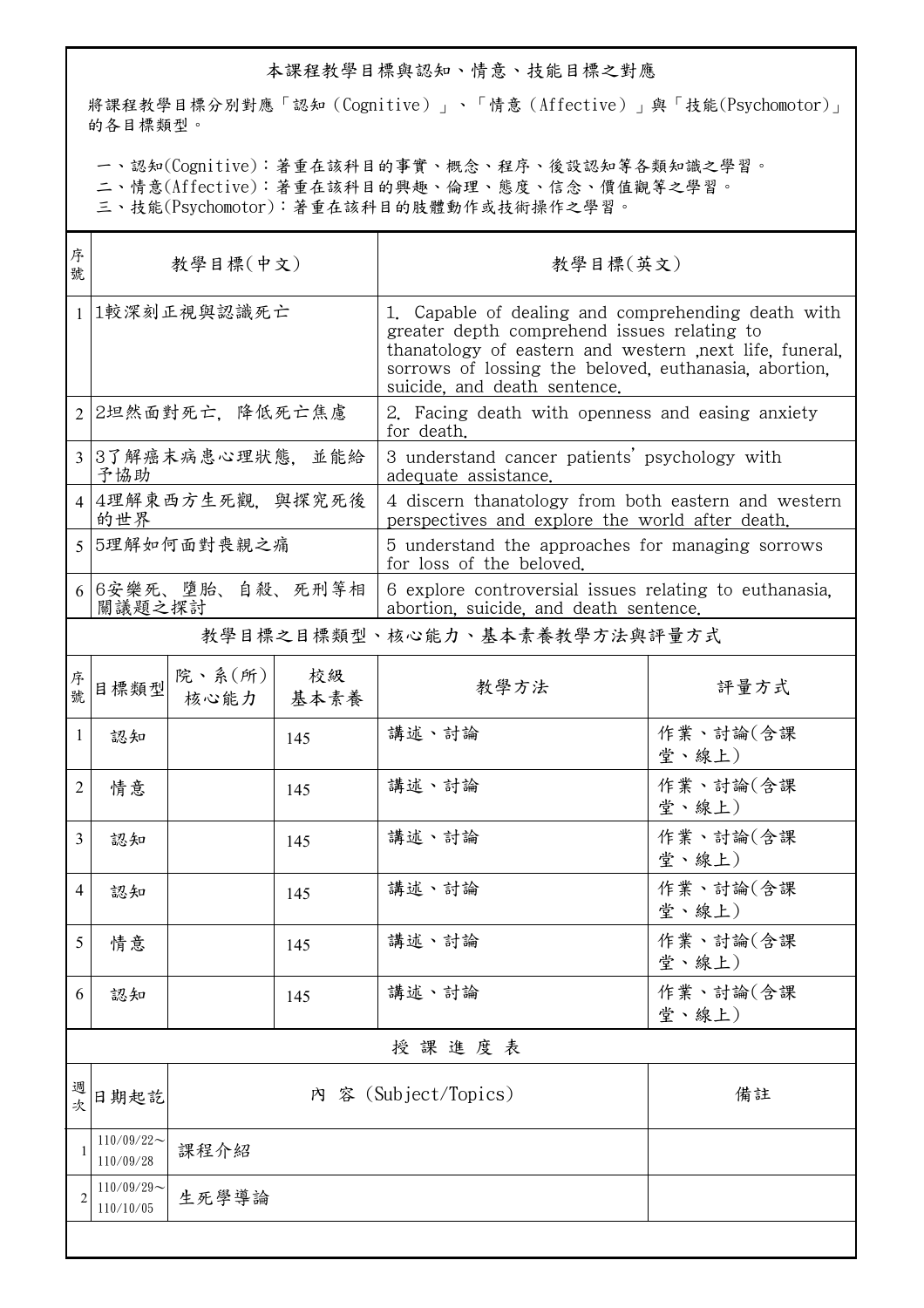| 3                                           | $110/10/06$ ~<br>110/10/12          | 電影教學與解析I                                                                                     |                  |  |
|---------------------------------------------|-------------------------------------|----------------------------------------------------------------------------------------------|------------------|--|
| 4                                           | $110/10/13$ ~<br>110/10/19          | 直視烈日:對死亡的恐懼與反思I                                                                              |                  |  |
| 5                                           | $110/10/20$ ~<br>110/10/26          | 直視烈日:對死亡的恐懼與反思II                                                                             |                  |  |
| 6                                           | $110/10/27$ ~<br>110/11/02          | 直視烈日:對死亡的恐懼與反思 III                                                                           |                  |  |
| 7                                           | $110/11/03$ ~<br>110/11/09          | 電影教學與解析II                                                                                    |                  |  |
| 8                                           | $110/11/10$ ~<br>110/11/16          | 《伊凡·伊里奇之死》:死文文學與臨終                                                                           |                  |  |
| 9                                           | $110/11/17$ ~<br>110/11/23          | 期中考試週                                                                                        |                  |  |
| 10                                          | $110/11/24$ ~<br>110/11/30          | 反思死亡為何I:物理論與二元論                                                                              |                  |  |
| 11                                          | $110/12/01$ ~<br>110/12/07          | 反思死亡為何II:柏拉圖的靈魂論證                                                                            |                  |  |
| 12                                          | $110/12/08$ ~<br>110/12/14          | 反思死亡為何III:瀕死經驗                                                                               |                  |  |
| 13                                          | $110/12/15$ ~<br>110/12/21          | 電影教學與解析 III                                                                                  |                  |  |
| 14                                          | $110/12/22$ ~<br>110/12/28          | 電影討論與心得寫作                                                                                    | 視作期中成績,請務必<br>出席 |  |
| 15                                          | $110/12/29$ ~<br>111/01/04          | 元旦補假                                                                                         |                  |  |
| 16                                          | $111/01/05$ ~<br>111/01/11          | 安樂死相關討論                                                                                      |                  |  |
| 17                                          | $111/01/12$ ~<br>期末考試週<br>111/01/18 |                                                                                              |                  |  |
| 18                                          | $111/01/19$ ~<br>111/01/25          | 教師彈性補充教學週                                                                                    |                  |  |
|                                             | 修課應<br>注意事項                         |                                                                                              |                  |  |
| 教學設備                                        |                                     | 電腦、投影機                                                                                       |                  |  |
| 教科書與<br>教材                                  |                                     | 雪萊·卡根( Shelly Kagan ), 《令人著迷的生與死:耶魯大學最受歡迎的哲學<br>課》, 台北:先覺, 2015。                             |                  |  |
| 參考文獻                                        |                                     | 歐文·亞隆(Irivn D. Yalom ), 《凝視太陽:面對死亡恐懼》, 台北:心靈工坊文<br>化, 2009。<br>雷蒙. 穆迪, 《死後的世界》, 台北:商周, 2012。 |                  |  |
| 批改作業<br>1 篇 (本欄位僅適用於所授課程需批改作業之課程教師填寫)<br>篇數 |                                     |                                                                                              |                  |  |
| 學期成績<br>計算方式                                |                                     | % ◆平時評量:50.0 % ◆期中評量:25.0 %<br>◆出席率:<br>◆期末評量:25.0 %<br>$\%$<br>$\blacklozenge$ 其他〈 〉 :      |                  |  |